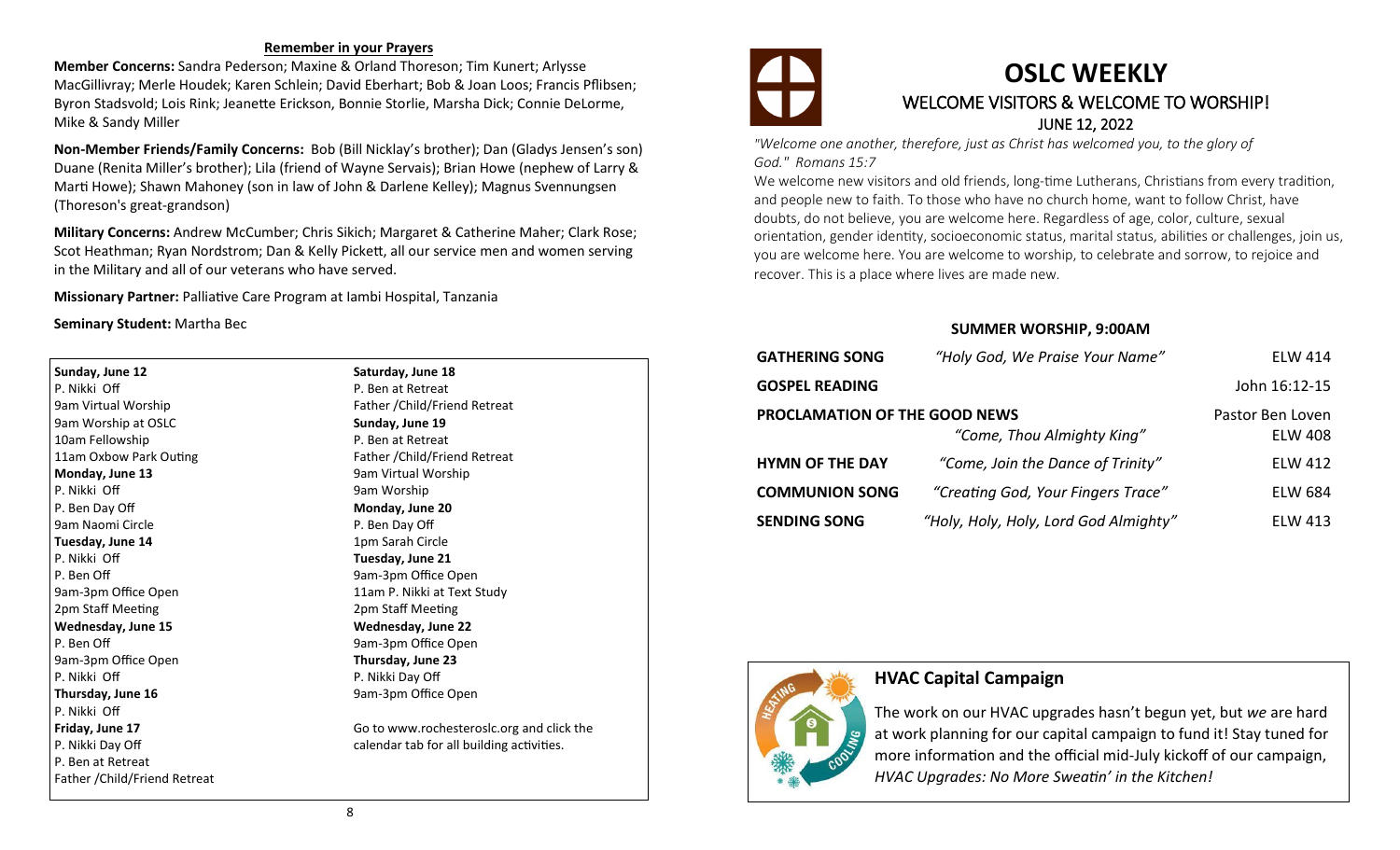

### **Our Savior's Lutheran Church**

2124 Viola Rd NE Rochester, MN 55906 www.rochesteroslc.org

> **Evangelical Lutheran Church in America** God's work. Our hands.

#### **OFFICE HOURS & CONTACT INFORMATION**

The office is open Tuesday, Wednesday & Thursday, 9:00am to 3pm Joanne is working from home on Mondays and Fridays, available by email. **Office**—289-3021; **Website:** www.rochesteroslc.org **Pastor Ben Loven**—bloven@rochesteroslc.org; cell 701-580-1559 Pastor Nikki Rockne-pnikki@rochesteroslc.org cell 507-398-7710 **Joanne Hamilton, Office—**office@rochesteroslc.org **Greg Henderson, Director of Music**—music@rochesteroslc.org **Carole Joyce, Family Ministry Consultant**—carole35@charter.net **Katie Zahasky, Prayer Chain**—254-7894 or ktzahasky4@gmail.com

#### **WORSHIP ASSISTANTS**

**Organist/Pianist:** Greg Henderson **Sound Board Engineer:** 9:00am Worship—Bev Gronvold **Offering Counters:** Kevin & Cindy Norgard **Ushers:** 9:00am Worship—Kevin & Cindy Norgard **Communion Assistants:** Ruth Moran, Katie Zahasky

**Pastoral Care for June 12 (afternoon) to June 15 is Pastor Dan Doering from People of Hope. Pastor's Doering's cell phone is 507-461-2544**

**Pastor Ben's Open Door Hours:** Tue. 10-11am, Wed. 1-3pm, Fri. 10-11am **Pastor Nikki's Open Door Hours**: Mon. 10am-12pm, Wed. 10am-12pm

We have set aside these times to specifically be in the office and available for conversation, but please note that meetings, visits, vacation time or pastoral emergencies may pull us away from our scheduled office hours.



Scan the QR code for easy giving.

## **CONGREGATIONAL COLLECTION JUNE/JULY**

#### **School Kits**

You can make 1 complete set or just buy individual items. Each kit contains:

- · 4-70 sheet notebooks of wide or college rule paper ( no loose paper)
- · 1-30 centimeter ruler, or a ruler with inches & centimeter
- · 1 pencil sharpener
- · 1 blunt scissors
- · 5-ball point pens (no gel ink)
- · 1-16 or 24 count box of crayons
- Erasers, 2 1/2 in size

Items can be left in the basket provided in the Narthex.



## **THANK YOUS**

I want to thank the members of OSLC for all their prayers, calls, & cards for good health. I finished by 36th radiation treatment on May 23. I rang the Bell of Hope. Thank you for helping me in this time of need. Yours truly, **Tim Kunert**

We would like to thank everyone for all the wonderful items given to the Gift of Life Foundation. They really appreciated all of our gifts. **Women of OSLC**

#### Dear Our Savior's Lutheran Church,

Thank you for your generous gift to support the services of Lutheran Social Services of Minnesota (LSS). your contribution of \$500 will help us help our neighbors. **Jesse M. Stremcha,** CP & Chief Development Officer

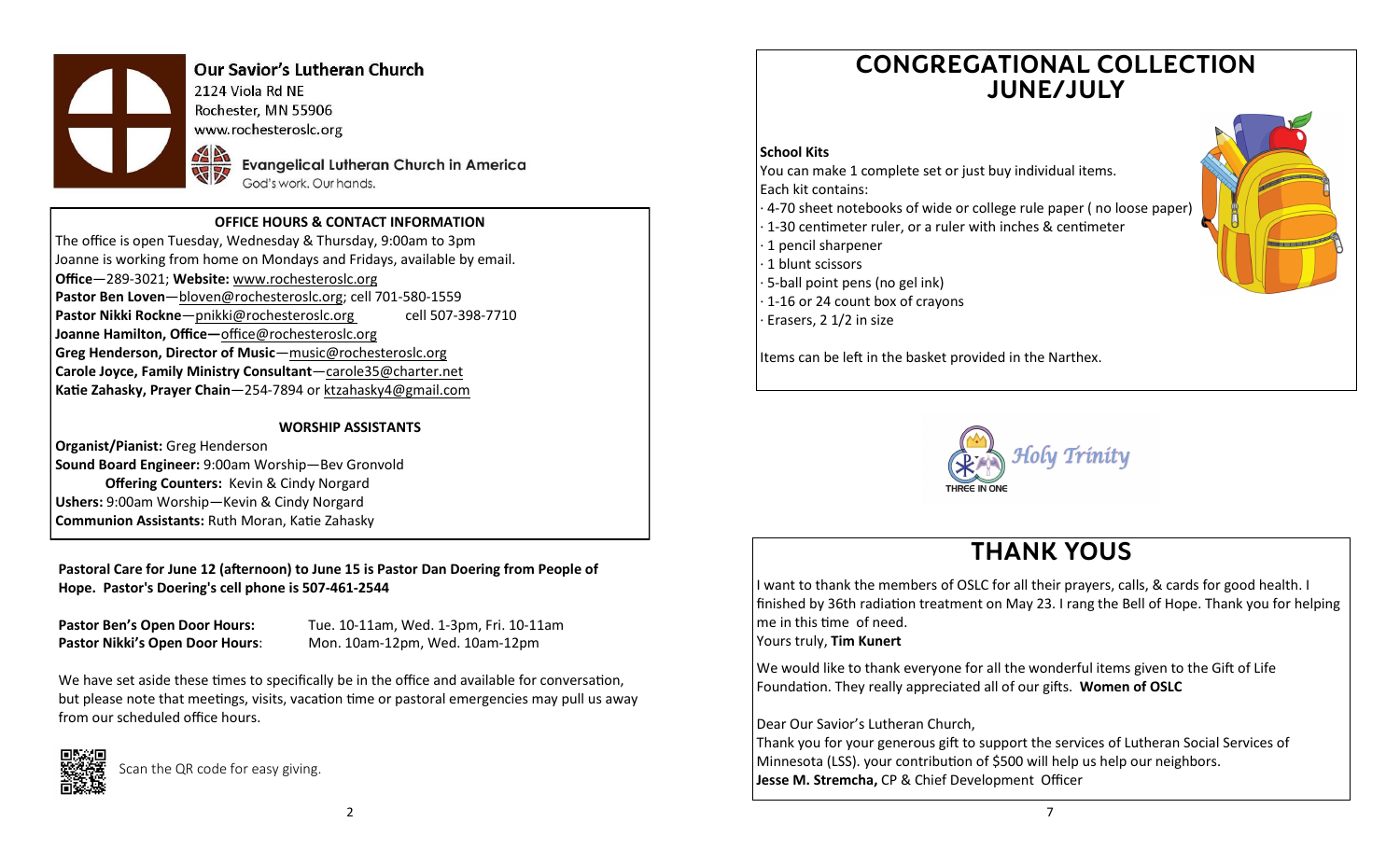# **EVENTS AT OSLC**

**June 17-19**—Father/Child/Friend Retreat **June 26**—Outdoor Worship at OSLC **July 31**—Outdoor Worship at OSLC & Honker Outing **August 28**—Outdoor Worship at OSLC



Camp is reserved for Father's Day weekend, June 17-19! You can find the updated information sheet on the kiosk in the Narthex. Please contact us if you have any questions. We need a general idea of how many to expect, so please respond when you can.

David Flynn 507-250-3227 of dflynnmn@kmtel.com Pastor Ben 701-580-1559 or bloven@rochesteroslc.org

### **HONKERS EVENT**

**July 31st** - Join your Our Savior's friends to watch the Rochester Honkers on July 31 at 5:05 pm.

**HONKERS** It is a fun way to hang out with friends and cheer the hometown team. Go to the link below to get seats in the OSLC section:

https://rochester-[honkers.nwltickets.com/Tickets/SelectPromoSeats?PromoCode=OSLC](https://rochester-honkers.nwltickets.com/Tickets/SelectPromoSeats?PromoCode=OSLC)

The \$17.50 ticket includes a \$10 food voucher! Children age 3 and under who won't use a seat get in free. Pay right on-line and download your tickets. If you are unable to purchase tickets on-line, contact the church office.



### **FAIR TRADE MARKET**

The Market will be held on October, 7th, 8th and 9th. Please contact Bill Nicklay-269-2336 or Megan Valen-951-0664 if you have any questions regarding the Market.



### **OUTDOOR WORSHIP AT OSLC June 26 & July 31**

**ALTAR FLOWERS TODAY** are given to the glory of God from the Weber Family in honor of Ed Harbeck's birthday

### **2022 Calendar is posted. Get your favorite date/s now!**

You can sign up on the large bulletin board, email Joanne or by calling the office Cost is \$40 and checks can be made to OSLC with Altar Flowers in the memo and can be left in the offering plate or dropped off at the office.

### **FLOWER SCHEDULE**

June 19—Rose June 26—OPEN July 3—Gronvold



# **BOOK/BIBLE STUDIES**

### Women of the **ELCA CIRCLE BIBLE STUDIES**

**Naomi Circle:** June 13, 9:00am Location/Leader: Jodie Westland, 1624 19th St NE Hostess: Megan Valen

**Sarah Circle:** June 20, 1:00pm, Picnic at Sonya Niemeyer's

# **DID YOU KNOW...**

**PAST BULLETINS** are available on the OSLC website. Click the Worship tab on the home page and then click bulletins.

**LEADERSHIP MINUTES** are available on the OSLC website. Click the leadership tab on the homepage.

**OSLC HAS A CLOSED FACEBOOK PAGE** It's a place for members and those who are active in the life of our congregation to stay up-to-date with events and activities! This is also a place for us to share life-events with our siblings in Christ. Search Our Savior's Lutheran Church, Rochester, MN and ask to join.

**HEARING DEVICES** are available in the sound system area at the back of the Sanctuary. These devices can be used with or without a hearing aid.